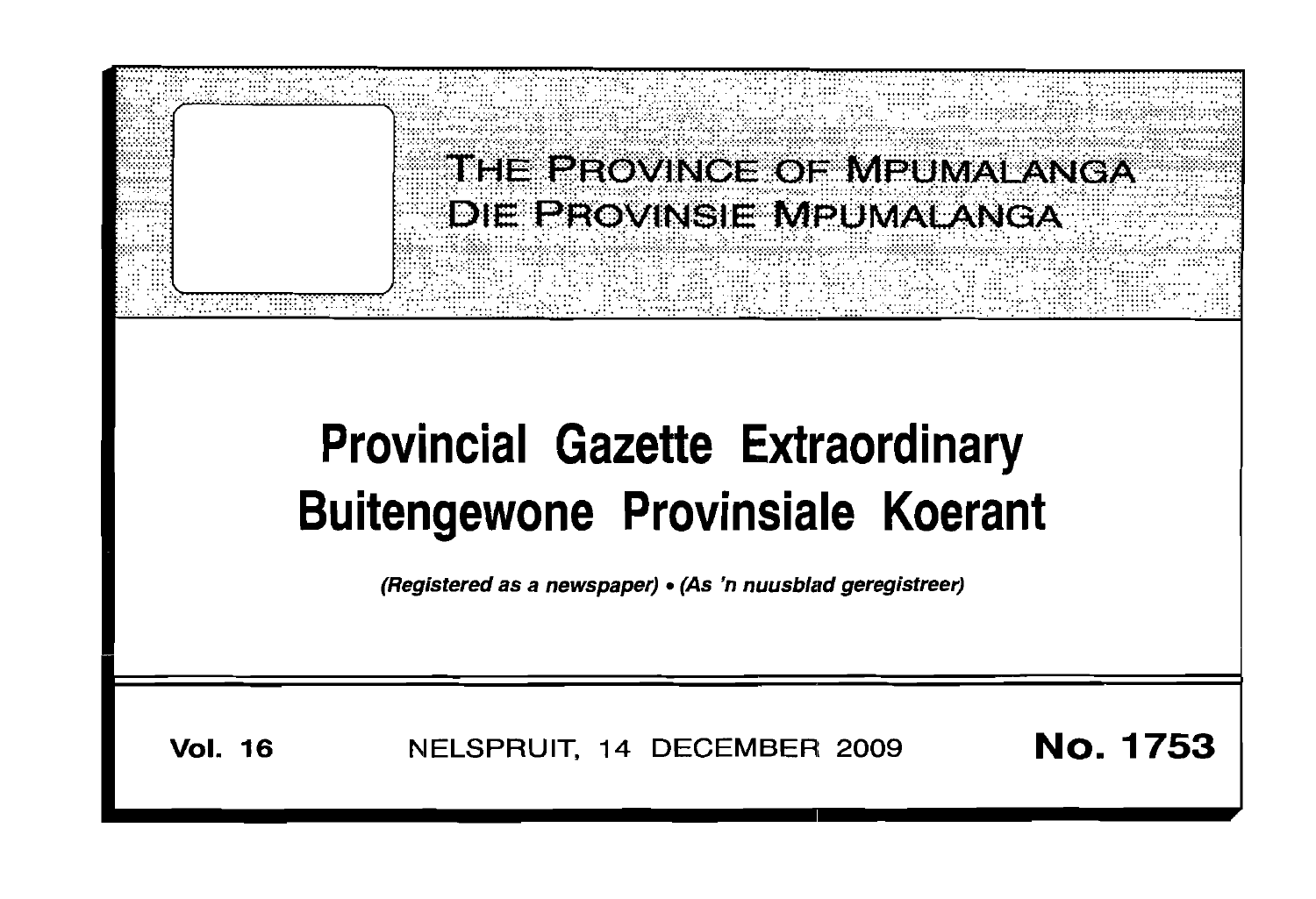#### IMPORTANT NOTICE

The Government Printing Works will not be held responsible for faxed documents not received due to errors on the fax machine or faxes received which are unclear or incomplete. Please be advised that an "OK" slip, received from a fax machine, will not be accepted as proof that documents were received by the GPW for printing. If documents are faxed to the GPW it will be the sender's responsibility to phone and confirm that the documents were received in good order.

Furthermore the Government Printing Works will also not be held responsible for cancellations and amendments which have not been done on original documents received from clients.

|     | <b>CONTENTS • INHOUD</b> |             |                |
|-----|--------------------------|-------------|----------------|
| No. |                          | Page<br>No. | Gazette<br>No. |
|     | <b>GENERAL NOTICE</b>    |             |                |
| 398 |                          | з           | 1753           |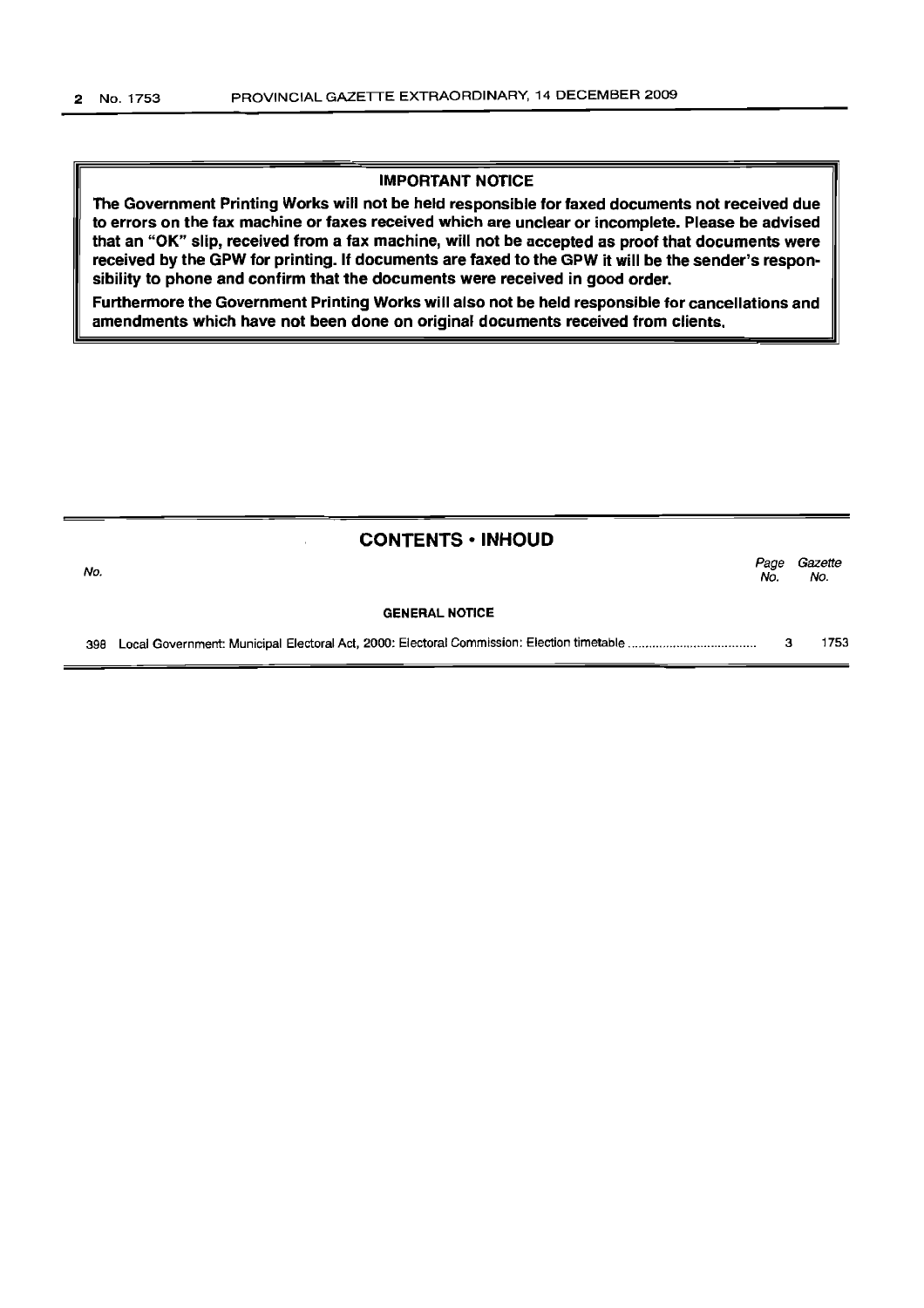# GENERAL NOTICE

#### NOTICE 398 OF 2009

#### ELECTORAL COMMISSION

## ELECTION TIMETABLE

The Electoral Commission hereby gives notice that it has in terms of section 11 of the Local Government: Municipal Electoral Act, 2000, compiled the election timetable set out below to apply to the municipal by-elections to be held on 27 January 2010 in respect of Ward 12 of the Mkhondo [MP303] Municipality and Ward 5 of the Umjindi [MP323] Municipality as proclaimed by Provincial Notice number 396 of 2009 as published in the Provincial Gazette No. 1751 of the Mpumalanga Province, dated 11 December 2009. A reference to "section" in this election timetable is a reference to that section in the Local Government: Municipal Electoral Act, 2000 (Act No. 27 of 2000).

#### Cut-off time for act to be performed

1 An act required in terms of this Act to be performed by not later than a date in the election timetable must be performed before 17:00 on that date, unless otherwise specified.

#### Certification of the voters' roll

2 By 9 December 2009 the chief electoral officer must certify the segments of the voters' roll for the voting districts to be used in the by-elections in terms of section 6(2)(a).

### Notice that lists of addresses of voting stations are available for inspection

3 By 9 December 2009 the chief electoral officer must give notice that copies of a list of voting stations and their addresses will be available for inspection at the office of the Commission's local representative in terms of section 19(5).

#### Notice of route of mobile voting stations

4 If the Commission decides to use mobile voting stations in the byelections, the Commission must by 9 December 2009 give notice of the route, including the locations and estimated times of stopping of each mobile voting station in terms of section 22(1).